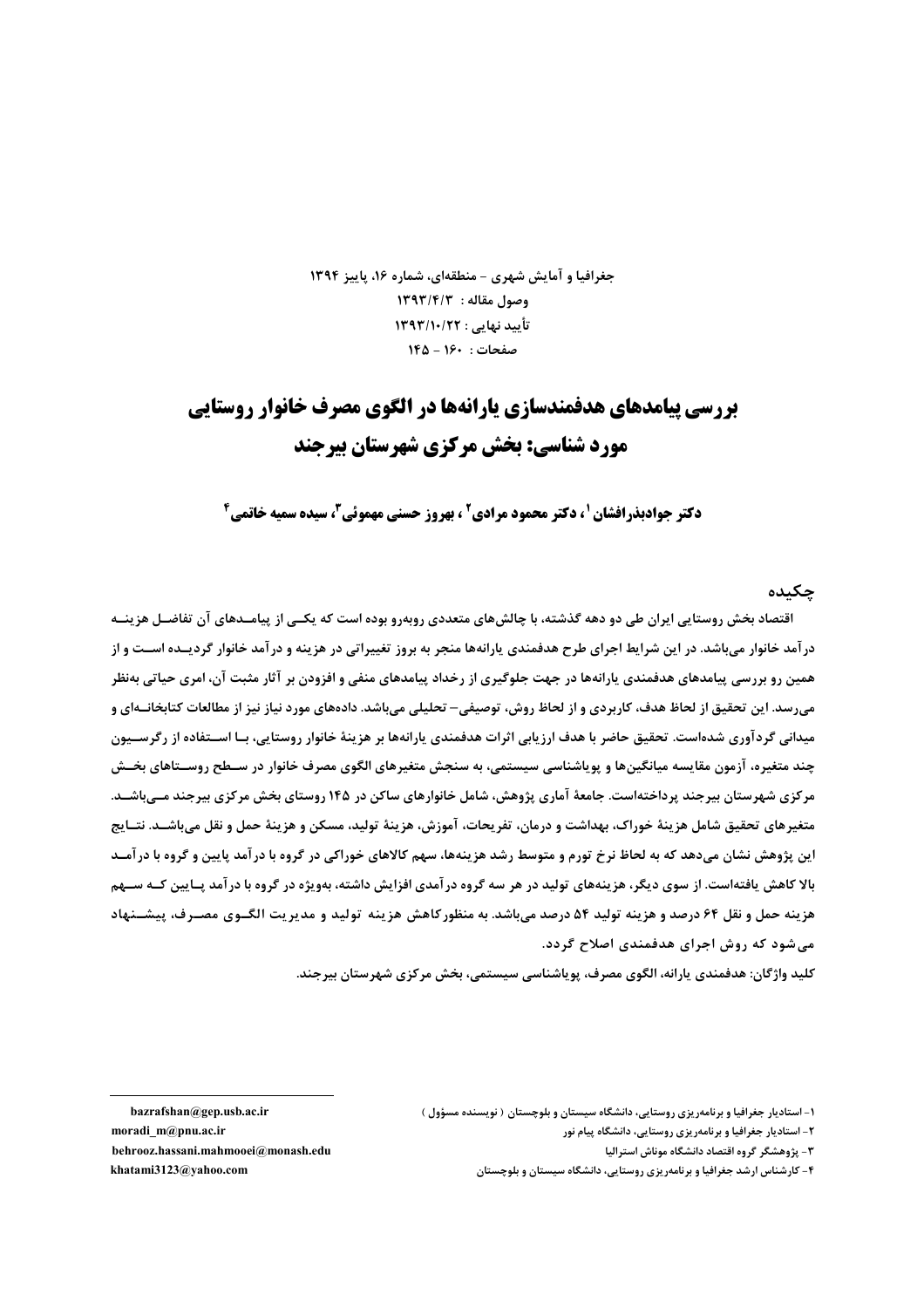مقدمه

افزايش دو برابري نرخ تورم در دهه ۸۰ نسـبت بـه دهــه ۷۰، کــاهش , شــد اقتصــادی <sup>(</sup> (بانــک مرکــزی جمهوری اسلامی ایران،۱۳۸۸،۲۴) و نابسامانی اقتصاد نواحی روستایی موجبات افزایش هزینه و کاهش درآمد خانوار را فراهم ساختهاست، بـه گونـهای کـه تفاضـل هزینه درآمد خانوار روستایی در سال ۱۳۸۹، ۹ میلیون و ۱۴۰ هزار ریال بودهاست (مرکز آمار ایران،۱۳۸۹، ۷-۳). بازتاب این شرایط در اقتصاد نـواحی روسـتایی در سراسـر کشـور و بـهطـور مشـخص در محـدودهٔ مـورد مطالعه اين مقاله نيز قابل مشاهده است؛ بهعنوان مثال، میزان تولیـد زراعـی شهرسـتان بیرجنـد کـه در سـال زراعی ۸۶-۸۵، حـدود ۱۲۳ هـزار تـن بـوده، در سـال ۱۳۸۸ به حدود ۷۱ هـزار تـن کـاهش یافتـه اسـت (سازمان جهاد کشاورزی استان خراسان جنوبی، ۱۳۹۱ و ١٣٨٩). كـاهش توليـد محصـولات زراعـي و بـاغي، على رغم افزايش سطح زيـر كشـت، منجـر بـه افـزايش قیمت نهادههای تولیدی، افزایش هزینهٔ تولید و بـالتبع كاهش درآمد خانوار روستايي گرديـده اسـت. در ايـن شرایط، اجرای سیاست هدفمندی پارانـههـا و افـزایش قیمت حاملهای انرژی، بـر بدنـه اقتصـاد روسـتایی در ابتدای امر، منجر به بروز تغییراتبی در هزینـه و درآمـد خانوار روستایی و الگوی مصرف آنها گردیده است؛ لـذا جهـت ريشــهيــابي ايــن تغييــرات، بررســي اثــرات و ییامدهای هدفمندی یارانههـا را در همـین سـالهـای آغازین اجرا، ضروری بهنظر می رسد تا بدین وسـیله از رخداد پیامدهای منفی جلوگیری و بر آثار مثبت آن افزوده گردد.

پژوهش حاضر به آزمون این فرض پرداختهاست که هدفمندي يارانهها باعث تغييـر الگــوي مصـرف خــانوار روستایی ساکن در بخش مرکزی شهرستان بیرجنـد

١. نرخ تورم در ١٣٧٩ برابر با ١٢٪ و در ١٣٨٧ برابر بـا ٢٨٪ بـودهاسـت. رشـد اقتصادی نیز در سال ۱۳۸۷ نسبت به دهه ۷۰ به ۲٪ کاهش یافتهاست.

جغرافیا و آمایش شهری-منطقهای، سال پنجم، شماره ۱۶، پاییز ۱۳۹۴ شدهاست. با توجه بــه ایــن کــه مــدت زمــان زیــادی از اجـرای هدفمنـدی پارانـههـا در کشـور نمـیگـذرد و مطالعات محـدودي در حـوزهٔ اقتصـاد روسـتايي انجـام شدهاست، این مقاله یکی از معـدود مطالعـات پیرامـون این مسئله میباشد که با بیان وضعیت اقتصادی خانوار روســـتايي در محــدودهٔ مــورد مطالعــه و چگــونگي تأثیریــذیری آن از سیاســتهــای اقتصــادی، راهنمــای مفیدی برای برنامهریزان، تصمیمگیران و مدیران محلی خواهد بود. بهويـژه ايـن كـه روابـط ميـان پديـدههـا و متغیرهای مورد بررسی با استفاده از روش پویاشناسی سیستمی (بررسی الگـوی مصـرف خـانوار بـر اسـاس تغییرات درآمـدی پـیشآمـده بـه لحـاظ ویژگـی هـای اجتماعی- اقتصادی خانوار، نرخ تـورم و متوسـط رشـد هزینهها) شـبیهسـازی و مـورد تجزیـه و تحلیـل قـرار گر فتهاست.

# مبانی نظری

يارانه، معـادل كلمـه Subsidy بـه معنـاي كمـك مالی است که از محل خزانهٔ دولت به صورت نقـدی یـا غیــر نقــدی (ورمزیــار،١٣٨٩: ١٢) بــا هــدف كــاهش هزینههـای تولیـد، حمایـت از اقشـار محـروم، کـاهش فاصله طبقاتي و افزايش رفاه عمومي پرداخت مي شود (استخر،١٣٨٨: ۴). با اين حال، پرداخت يارانه بهواسطه عدم كـارآيي مناسـب در توزيـع درآمـد، باعـث ايجـاد ییامدهایی از قبیل عدم برخورداری گروههای نیازمند و ايجــاد الكـــوى مصـــرف غيـــر عقلايـــى شـــدهاســت (يومه،١٣٨٤: ١١).

در این راستا، هدفمند کردن پارانـههـا بـه پشـتوانهٔ مادة ٣ قانون برنامة چهـارم توسـعه، بـا هـدف افـزايش كارآيي نظام اقتصادي، كاهش مصرف كالاهاي يارانهاي و كاهش قاچاق (ديني تركماني،١٣٨٩، ١۵٩)، در سال ١٣٨٩ به اجرا درآمد.

## $155$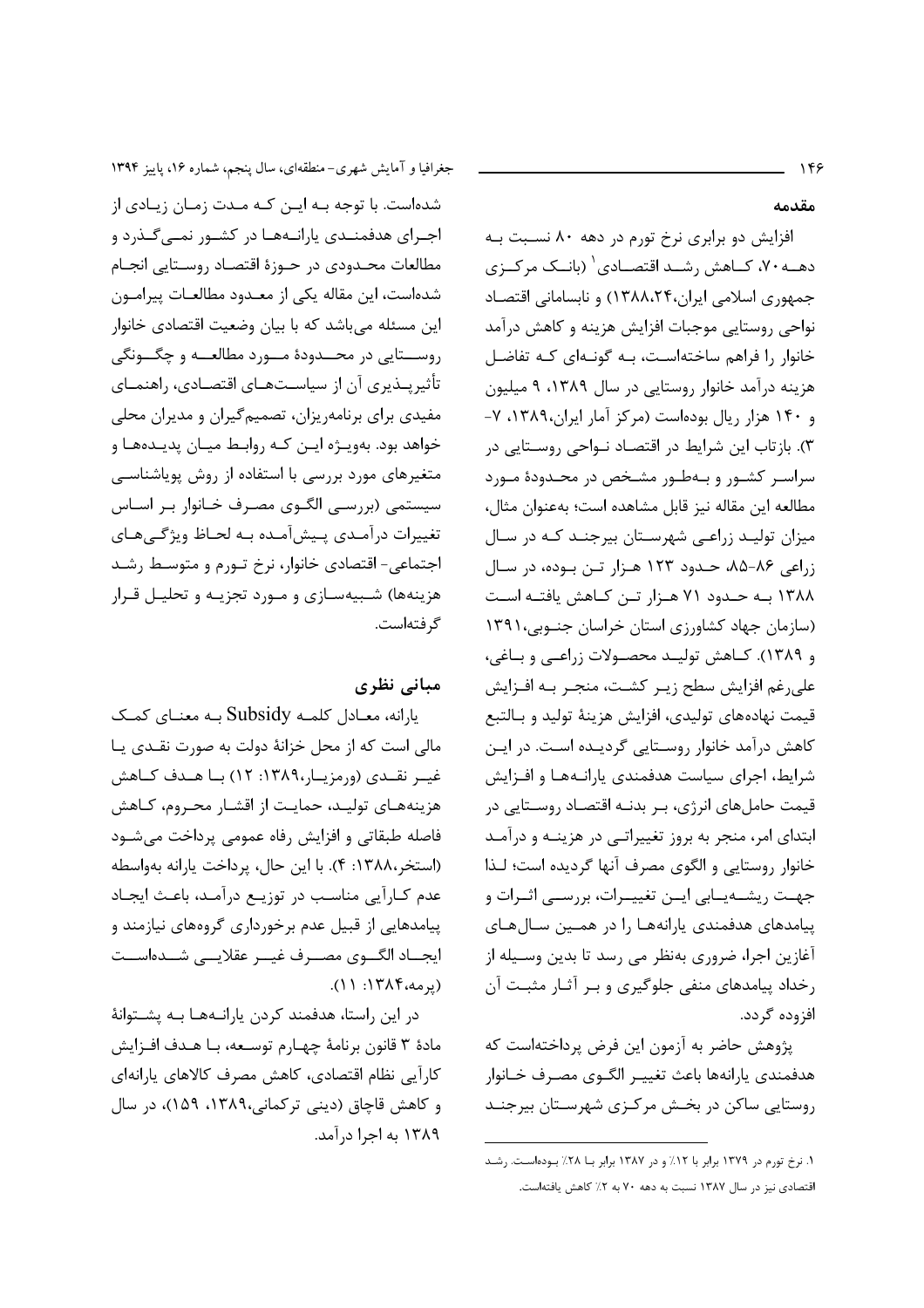۰۱۲) بهودهاسـت، امــا در کشــورهایی کــه ســاختار اقتصادی ناکارآمد و تورم بالا داشتهاند و اطلاعات دقیق از وضعیت خانوار نداشتهاند، این طرح با شکست مواجه شده است (نجفی،۱۳۸۷: ۲۰-۲).

تجارب کشورها در اجرای هدفمندی پارانهها حاکی از آن است که این طرح گامی مهـم در جهـت افــزایش کارآیی انرژی (حسنی،۱۳۸۹: ۱۴-۱۲)، توزیع عادلانـه درآمدها و رشد اقتصادی (شـفیعی و همکـاران،۱۳۸۷:

| پیامدهای هدفمند کردن      | نوع هدفمندى                 | كشور    | مأخذ                   |
|---------------------------|-----------------------------|---------|------------------------|
| افزایش کارآیی انرژی،      | حذف                         | چين     | DanielH.Rosen and      |
| کاهش سهم زغالسنگ در       | يارانهانرژىوذخيرهسازىنفت    |         | Trevor Houser, 2007    |
| سبد مصرفی خانوار          |                             |         |                        |
| افزايش شديد قيمت مـواد    | حذف يارانههاى دولتى         | مصر     | نجفي، ١٣٨٧             |
| غــذايي و انــرژي، كــاهش |                             |         |                        |
| قدرت خريد                 |                             |         |                        |
| افزایش درآمــدهای ارزی،   | بازنگری در پرداخت یارانه به | اندونزي | Dillon and et al, 2008 |
| كاهش آسـيبـهـاى زيسـت     | فرآوردههای نفتی             |         |                        |
| محيطى                     |                             |         |                        |
| سـرمايهگــذارى دولــت در  | پرداختهای نقدی به گروههای   | روماني  | Inge Paulini, 2012     |
| جهت رفع عوامل بنيادي      | هدف                         |         |                        |
| گسترش فقر                 |                             |         |                        |
| اصلاح بازار مالی،کاهش نرخ | خصوصي سازي بازار انرژي      | تر کیه  | Betcherman and         |
| تورم و کسری بودجه         |                             |         | Daysal, 2009           |

| مدول ۱. تجارب کشورها در هدفمندی یارانه |  |  |  |  |
|----------------------------------------|--|--|--|--|
|----------------------------------------|--|--|--|--|

منبع: يافتههاي تحقيق

اگر پارانهها به وسیله ابزارهای موجود مثل مالیـات، پرداختهـای انتقـالی و توزیـع درآمـد، عادلانـه شـود، موجب انتقال قدرت خريد از خانوارهـاي پرمصـرف بـه خانوارهای کممصرف می شود و رفاه نسبی خانوارهـای کمدرآمـد را نسـبت بـه خانوارهـای پـر درآمـد بهبـود می بخشد. علاوه بر این، از آن جایی که مصـرفکننــده به دنبال برنامهای بـه منظـور حـداکثر کـردن رفـاه در طول زندگی خود است، می کوشد تا سطح مصرف ۱٫ در یک دورهٔ یکساله ثابت نگه دارد. بـا ایــن وجــود درآمــد شخص به دلیل شرایط متغیر اقتصادی تغییر میکند و افراد مصرف خود را بر پایهٔ درآمد انتظاری دورهٔ زندگی

خود قرار میدهند. مودیگلیانی و برومبـرگ<sup>۱</sup> معتقدنـد که علاوه بر تغییر موجـودی ثـروت خـانوار کـه سـطح مصرف خانوار را تحت تأثير قرار مى دهد، رفتار مصرفى مردم در طول عمر نیز در چگونگی آن مـؤثر اسـت. در نتیجه، مصرف کننده روند مصرف ثابتی خواهد داشت و با تغییر درآمد مصرف، خود را در کوتاهمـدت چنـدان تغییر نمی،دهد (Deaton,2005, 47 ). از طرفی دیگر به عقيدة ميلتـون فريـدمن<sup>٢</sup> درآمـد مـردم در سـالهـاي مختلــف متفـــاوت اســت. مصـــرف هــر دوره بــه كــل

<sup>1.</sup> Modigliani and Bromberg

<sup>2.</sup> Milton Friedman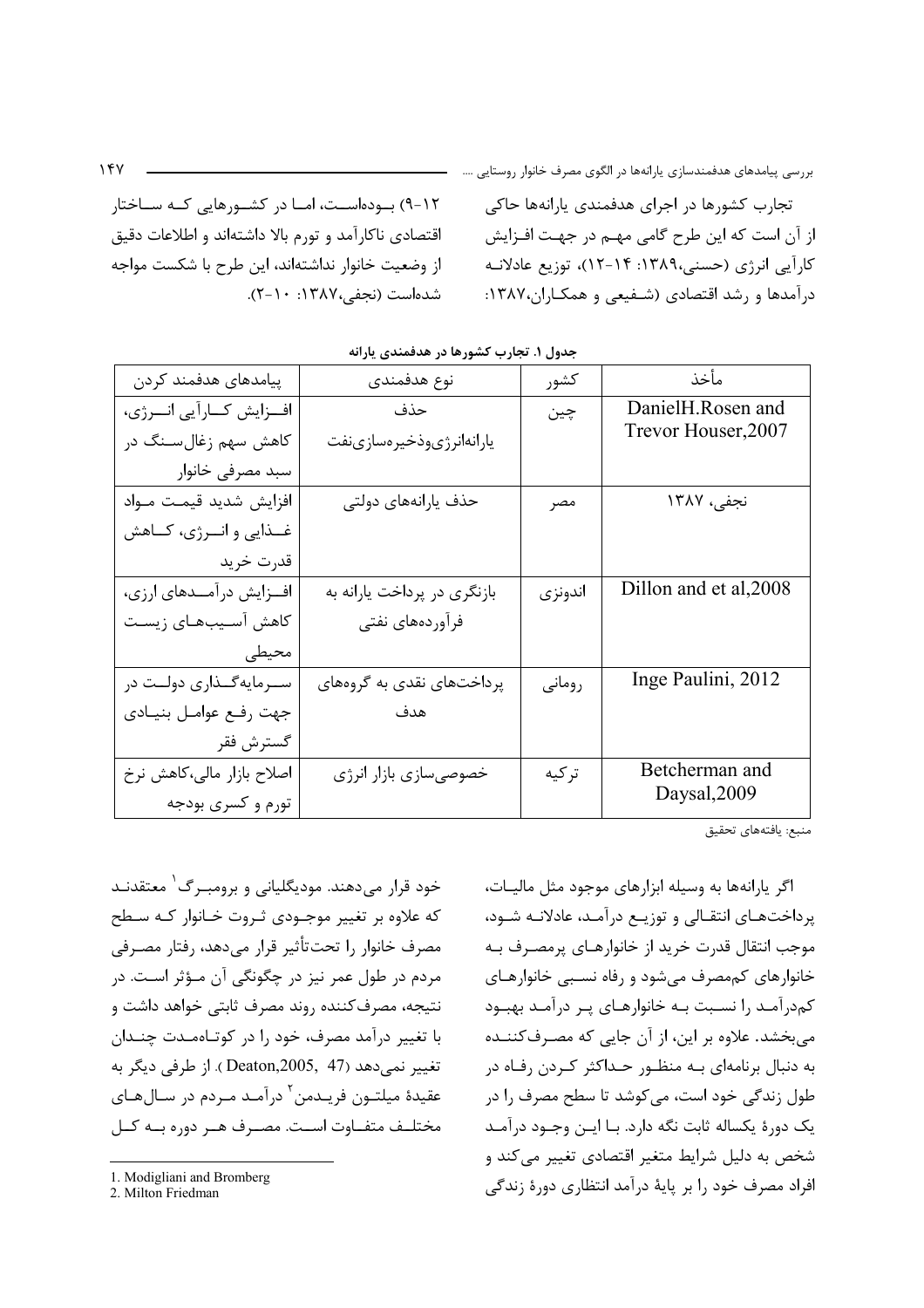درآمدهای مورد انتظار فرد بستگی داشته و بنـابراین، تغییرات درآمد در یک دوره اثر چندانی بر مصرف بجـا  $(108-19)$ ۰ (رحمانی، ۱۳۸۶).

با توجه به نظريات مطرح شده، افزايش درآمد باعث ايجاد تغييراتي در الگوي مصرف مي شود كه در خـانوار پر درآمد از شدت کمتـری برخـوردار اسـت. مطالعـات صورت گرفتـه، مهـر تأييـدي بـر نظريـات يـيش&فتـه می باشـد. هـاول` تـأثیر حمایـتهـای اجتمـاعی را در توسعهٔ اقتصادی آسیا و اقیانوسیه بررسی نموده، در این مطالعه به بیـان جایگـاه برنامـههـای هدفمنـدی در دســتيابي بــه توســعهٔ اقتصــادي از طريــق حمايــت از خانوارهـاي فقيـر و كـاهش دادن هزينــههـاي توليــد و مخارج خانوار پرداختـه شـده اسـت ( :Howell,2001 259). نتایج پژوهش دوروارد<sup>۲</sup> و چیروا<sup>۳</sup> نیز حاکی از آن است که پرداخت پارانه توسط دولت بـه نهـادههـای بخـش كشــاورزى، زمينــهٔ رشــد اقتصــادى را فــراهم كردهاست (Chirwa and Dorward,2008: 30-33). بنسـون ٔو مینـوت<sup>۵</sup> بـا انتشـار مقالـهای تحـت عنـوان «بررسی هدفمندی یارانـهٔ کـود شـیمیایی در آفریقـا» نشان دادند که اگر یا انههای هدفمند به ســمت تولیــد باشد، علاوه بر کاهش هزینـههـای تولیـد، بـه مصـرف کننده نیز در جهت دستیابی به الگــوی بهینــه مصــرف كمك مے نمایــد (Benson and Minot,2009:5). همچنین مطالعات لانـدوکے و هالـدن ۲۰۱۰) نشـان داده است که حذف پارانهٔ کود و بـذر، باعـث بهـرهوری بالا و امنیت غذایی برای فقرا می شود ( Holden and .(Lunduka, 2010: 2

بسطامی پور و دیگران (۲۰۱۳) در پژوهش خود به بررســي تــأثير هدفمنــدكردن يارانــههــا بــر رفتــار

- 1. Howell
- 2. Dorward 3. Chirwa
- 4. Benson
- 5. Minot
- 6. Lunduke
- 7. Holden

جغرافیا و آمایش شهری-منطقهای، سال پنجم، شماره ۱۶، پاییز ۱۳۹۴ مصرف كنندگان خانگي گاز پرداختند. نتـايج مطالعـات آنها نشان داد که هدفمند کردن پارانهها بـهطـور قابـل تــــوجهي مصــــرف گــــاز را كــــاهش داده اســــت (Bastamipour,2013).صــالحی اصــفهانی (۲۰۱۲) در مطالعهٔ خود نشان داد کـه هدفمنـدکردن یارانـههـا در ایران برخلاف خیلی از کشورها، با کمترین تـنش۵عای اجتماعی به مرحله اجرا درآمده است و بـر اثـر اجـرای این برنامه نرخ فقـر و شـاخص نـابرابری کـاهش یافتـه است (Salehi-isfahani,2012). کرمی و نجفی (۲۰۱۳) در بررسیهای خود به این نتیجـه رسـیدند کـه حـذف تدریجی پارانهها در طبی یک دوره ۳ تا ۵ ساله بـه كاهش واردات محصولات كشاورزي و متعاقبـاً افـزايش صـادرات محصـولات كشــاورزى منجــر خواهــد شــد. همچنین مطالعات آنان نشان می۵هد که دولتها بـرای حفظ سطح رفـاه عمـومى بايـد تخصـيص يارانـه مـواد غــذايي را بـــه يـــنج دهـــک يـــايين جامعـــه ادامـــه (Karami and Najafi,2013)

در سطح ملی نیز نتایج مطالعـهٔ رازینـی و صـبوری دیلمی حاکی از آن است که مصرف بنزین بر اثر تغییـر قیمت، ابتدا به صورت بسیار ضعیفی کاهش یافتــه و در مـدت زمـان كوتـاهي افـزايش يافتـهاسـت (رازينـي و صبوری دیلمی،۱۳۸۸: ۱۲۳). یافتههای پژوهش مشابه بیانگر آن است که تقاضا برای انرژی نسبت به افـزایش قيمت، واكنش نشـان نخواهـد داد؛ لـذا جهـت كـاهش هزینه تولید، باید از ماشین آلات نوین با بهـرهوری بـالا در مصــــرف انـــــرژي اســــتفاده گــــردد (طــــاهري و همکاران،۱۳۸۹، ۸۶-۷۸). نجفی و فرجزاده نیز به ایـن نتيجه دست يافتند كه افزايش هزينهٔ توليد گندم از راه افزايش قيمت به مصرف كننده منتقل مىشود (نجفى و فرجزاده،۱۳۸۹: ۱). شرفی و همکـاران (۱۳۹۲) در تحقیق خود به این نتیجـه رسـیدند کـه میـزان اقبـال شهروندان شیرازی از سیستم حمل و نقل عمومی بعـد ازهدفمندی پارانه انرژی، بیشتر شده است.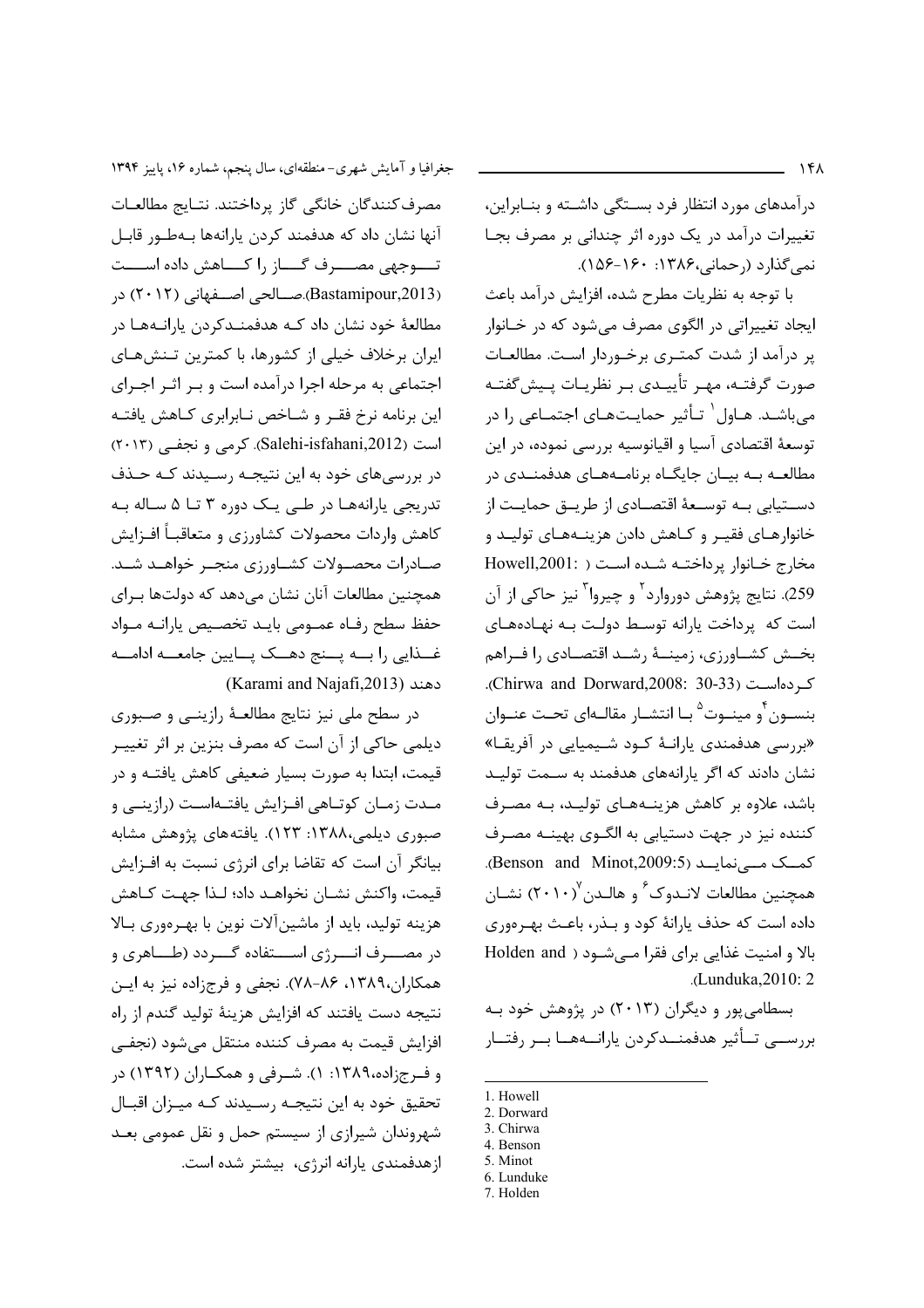$149$ 

بررسی پیامدهای هدفمندسازی پارانهها در الگوی مصرف خانوار روستایی ….

روش تحقيق

یکی ازمدلهای جامع و کاربردی در تحلیل مسـائل اقتصادی و اجتماعی مدل یویاشناسی سیستمی است. تفکر سیستمی، روشی به منظور درک شهودی از اشیا، توجه به روابط دروني عناصر سيستمها و نيـز الگوهـاي رفتاری آنهاست. بر مبنای تفکر سیستمی، ویژگیهای مهم یک سیستم از تقابل بین اجزاء آن بهوجود میآید نه از فعالیت جداگانه آنها (جمعه یور ۱۳۸۵: ۱۴۱). در واقع در نگرش سیستمی هیچ متغیری تنها علت و یا تنها معلول نيست. كليــهٔ پديـدهها در جريـان رفـت و برگشتی، هم علت و هم معلول میباشند. علاوه بر این، بزرگترین مزیت تفکـر سیسـتمی کمـک بـه تشـخیص تغییرات پر اثـر از تغییـرات کـم اثـر در موقعیـتهـای خیلی پیچیده است. در روش پویاشناسی سیستمی، مراحل زیر باید طی شود:

١- تشريح دقيق مسئله (تعيين دقيق محـدودة مـدل): انتخاب موضوع متغيرهاي كليدى مشخص كردن افـق زمانی مسئله و تعریف رفتار متغیرها

۲- فرمولسازی فرضیهٔپویا و ترسیمنمودارهای زیر سیستم. ۳- فرمول سازی یک مدل شبیهسازی: تعیین سـاختار و قوانین مسئله تخمین پارامترها و روابط رفتاری. ۴- آزمودن: مقايسه با رفتارهاي مرجع واهداف سيستم. ۵- طراحی وارزیابی سیاست (احمدوند و عرب۱۳۸۸: ۹۴)

براین اساس، روش تحقیق در پژوهش حاضر از نوع توصـيفى- تحليلـى و بـر مبنـاى مـدل پوياشناسـى سیستمی بوده و جهت گردآوری اطلاعـات و دادههـای مورد نیاز، از دو شیوهٔ اسنادی- کتابخانهای و مطالعات میدانی بهره گرفته شدهاست. اطلاعـات میـدانی مـورد نياز از طريق پرسشنامهٔ محقق ساخته بـه دسـت آمـده که پایایی دادههای آن با آلفای کرونباخ و ضریب ۰/۸۶ مورد تأييد قرار گرفتهاست.

جامعهٔ آماری، روستاهای بالای ۲۰ خـانوار بخـش مرکزی شهرستان بیرجند است و شامل ۱۴۵ ,وستا بـا

جلالیان و همکاران (۱۳۹۲) به مطالعهٔ اثرات کوتاه مدت اجرای طرح هدفمندسازی پارانـههـا بـر وضـعیت کشاورزی روستاییان شهرستان نی ریز پرداختند. نتایج تحقیقات آنها نشان داد که اجرای طرح هدفمندسـازی یارانهها منجر به افزایش هزینـههـا و کـاهش درآمـدها شده است. مقیمی فیض آبادی و شاهنوشـی (١٣٩٠) در بررسی های خود به این نتیجه دست یافتنـد کـه بـا حذف يارانهٔ سوختهای فسیلی، شاخص تولید، هزینـه و قيمت كالاهاي توليدي بخشهـاي مختلـف افـزايش می یابد. دادگر و نظری (۱۳۹۰)، ضمن تحلیـل رفـاهی سیاستهای پارانهها در اقتصاد ایـران، بـه ایـن نتیجـه رسیدند کـه ضـریب جینــی در دورهٔ ۱۳۹۰- ۱۳۸۴ حدود ۰/۵۵ - ۰/۳۵ بوده است؛ بنـابراين بـراي بهبـود وضعيت رفاهي جمعيت كشور بايد سياست هدفمنـدى یارانهها اصلاح گردد. بخشوده (۱۳۹۰) نیـز در تحقیـق خود به این نتیجه رسیده است کـه دولـتهـا بایـد از پرداخت کمکهای نقـدی بـه خانوارهـای غیـر فقیـر اجتناب نمایند. رنجبر و کبیریـان (۱۳۹۰) در پـژوهش خود بر ادامهٔ طرح هدفمندی پارانهها، کاهش و کنتـرل تورم همراه با حمايت از توليدات داخلي تأكيـد كردنـد. از دیگر بررسیهای محققین داخلی میتوان به پژوهش عباسیان و اسدبگی (١٣٩٠) اشاره کرد که در مطالعات خود به این نتیجه دست یافتـهانـد کـه حـذف یارانـهٔ پرداختی بـه فرآوردههـای نفتـی، بـرق و گـاز طبیعـی دارای اثر منفی بر روی تولیدات بخش صنعت و ارائـه خدمات حمل و نقـل عمـومی اسـت. همچنـین جبـل عاملی و گودرزی فراهانی (۱۳۹۲) در پژوهش خود بـه این نتیجه رسیدند کـه کـاهش و یـا حـذف پارانـه آب موجب کاهش تقاضای آب شـهری در شـهر قـم شـده است.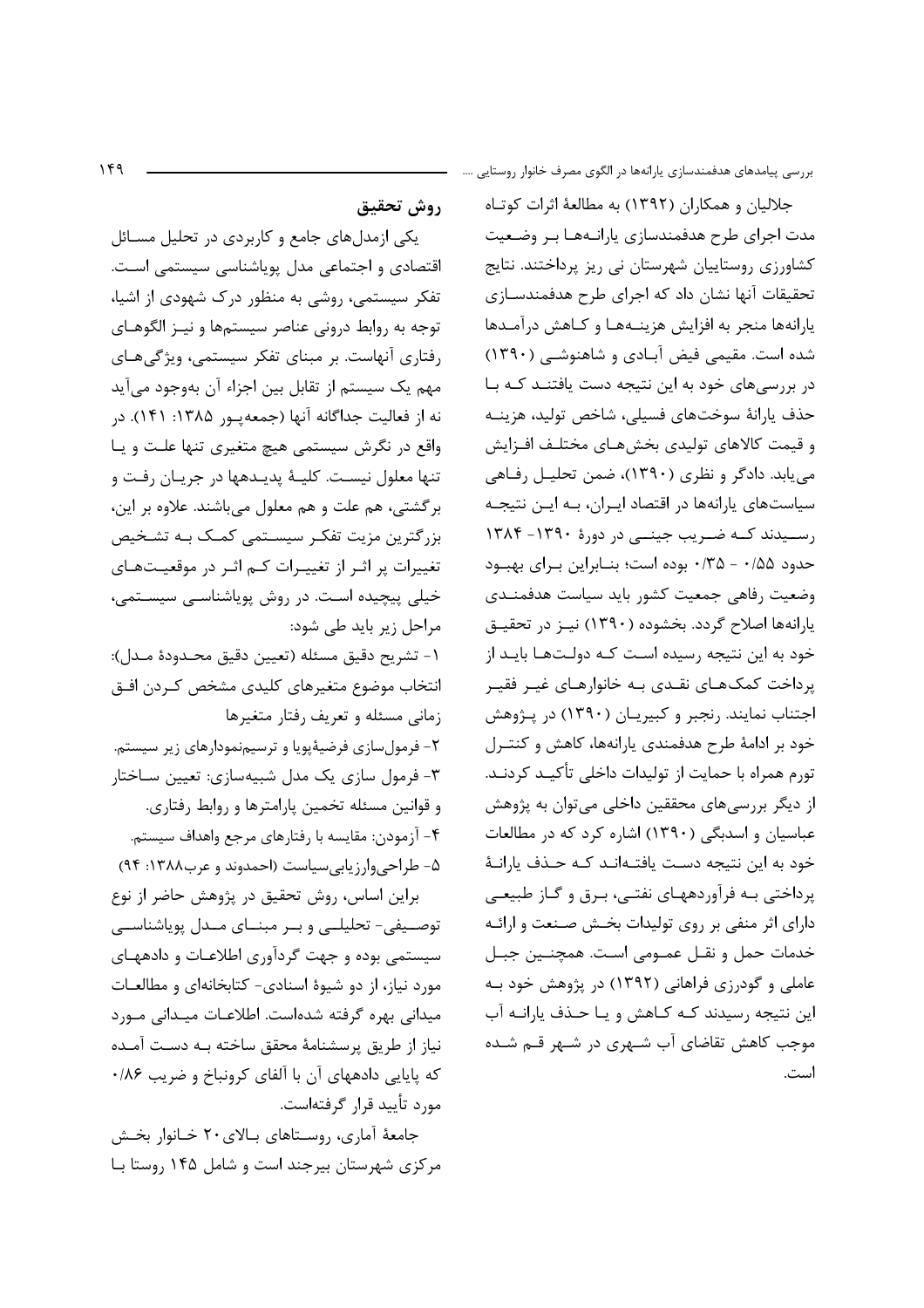$\Lambda$ .

۱۰۷۵۴ خانوا, مے باشد که چــون بـا وجــود تجــانس و همگونی بالا از تفاوتهای درون گروهـی (۳۲روسـتا در تیپ روستاهای دشتی و ۱۱۳روستای کوهستانی و نیمه کوهستانی) نیز برخوردار بوده، با شیوهٔ نمونه گیری احتمالی طبقهبندی شده (عزتی،١٣٨٩: ١۶٢)، ٣٠ درصد، معادل ۴۴ روستا بهعنوان نمونه انتخاب گرديده است که با توجه به سهم هـر دهسـتان، ١٠ روسـتا از تیــپ دشــتی و ۳۴ روســتا از تیــپ کوهســتانی و نیمه کوهستانی انتخاب شدهاست. جهـت بررسـیهـای میدانی نیز از آن جایی که متغیرهای مـورد مطالعـه از نوع کیفی میباشد، بـا بـهکـارگیری فرمـول کـوکران <sup>۱</sup> (حافظ نیا،۱۳۸۵: ۱۴۰). از میان خانوارهـای سـاکن در جامعــهٔ آمــاری، تعــداد ۳۷۱ خــانوار نمونــه انتخــاب شدهاست. بـر اسـاس یافتـههـای منـتج از پرسشـنامه، تقریباً نیمی از خانوار مورد مطالعه در گروه سـنبی ۶۰-۳۰ سال قـرار دارنـد و ۷۱ درصـد نيـز شـاغل بخـش کشاورزی میباشند.

تحقیق حاضر با هدف پاسخ گویی به این پرسش که

جدول ۲. متغیرهای مورد بررسی

| متغير تعديل كننده |                  | متغير وابسته            | متغير مستقل    | متغير     |
|-------------------|------------------|-------------------------|----------------|-----------|
| بيروني            | درونے            |                         |                | عاما      |
| شاخص قيمتها،      | سن، بُعد خانوار، | سهم هزينه كالاي         | ميزان تغيير    | الگوىمصرف |
| متوسط , شد        | تحصيل، شغل،      | خوراكىوغيرخوراكي خانوار | در آمدي بعد از |           |
| هزينه، نرخ درآمد  | ميزان درآمد قبل  |                         | يرداخت يارانه  |           |
|                   |                  |                         |                |           |

جدول ٣. شاخص هاي الگوي مصر ف

منبع: يافتههاى تحقيق

| متغير                    | شاخص                                                                 |
|--------------------------|----------------------------------------------------------------------|
| سهم هزينه خوراك          | هزينه آرد، گوشت، روغن، قند و شكر به كل هزينه خانوار                  |
| سهم هزينه بهداشت و درمان | هزینه انواع دارو، محصولات و خدمات پزشکی به کل هزینه غیرخوراکی        |
| سهم هزينه تفريح          | هزینه فیلم و عکس، اسباببازی و لوازم ورزشی به کل هزینه غیرخوراکی      |
| سهم هزينه آموزش          | هزينه كتاب، لوازمالتحرير و شهريه تحصيل به كل هزينه غيرخوراكي         |
| سهم هزينه توليد          | هزینه جهت مراحل کاشت، داشت و برداشت به کل هزینه غیرخوراکی            |
| سهم هزينه مسكن           | هزينه آب، برق و تلفن، سوخت و اجاره مسكن به كل هزينه غيرخوراكي        |
| سهم هزينه حمل و نقل      | هزینه وسیله نقلیه شخصی، کرایه حمل و نقل جادهای به کل هزینه غیرخوراکی |
|                          |                                                                      |

منبع: يافتههاي تحقيق

جغرافیا و آمایش شهری-منطقهای، سال پنجم، شماره ۱۶، پاییز ۱۳۹۴ آيا هدفمندي يارانهها باعث تغيير الگوى مصرف خـانوار روستایی شدهاست؟ به آزمون این فرض پرداختـهاسـت كـه هدفمنــدي باعـث تغييــر الگــوي مصــرف خــانوار روستایی ساکن در بخش مرکزی شهرستان بیرجنـد شدهاست. با توجه به نظريات مطـرح شـده و مطالعـات صورت گرفتـه پیرامـون مسـئله مـورد مطالعـه، جهـت بررسی ایـن مسـئله متغیرهـای ذکـر شـده در جـدول شماره ٢ تعريف شدهاست.

در اين تحقيق الگـوى مصـرف خـانوار، بـا تركيـب کالاهای مصرفی و سـهم هـر گـروه کـالايي از درآمـد خانوار نشان داده شدهاست. كـاهش يـا افـزايش سـهم كالاها در سبد مصرفي، به معنى تغيير الگـوى مصـرف است. برای بررسی این متغیر کیفی از شـاخص سـهم هزینه کالای خـوراکی بـه کـل هزینـه خـانوار و سـهم هزینه هر یک از کالاهای غیرخـوراکی بـه کـل هزینـه غیر خــوراکی اســتفاده شــده اســت. در جــدول ۳ شاخص های الگوی مصرف به تفکیک بیان شـدهاسـت.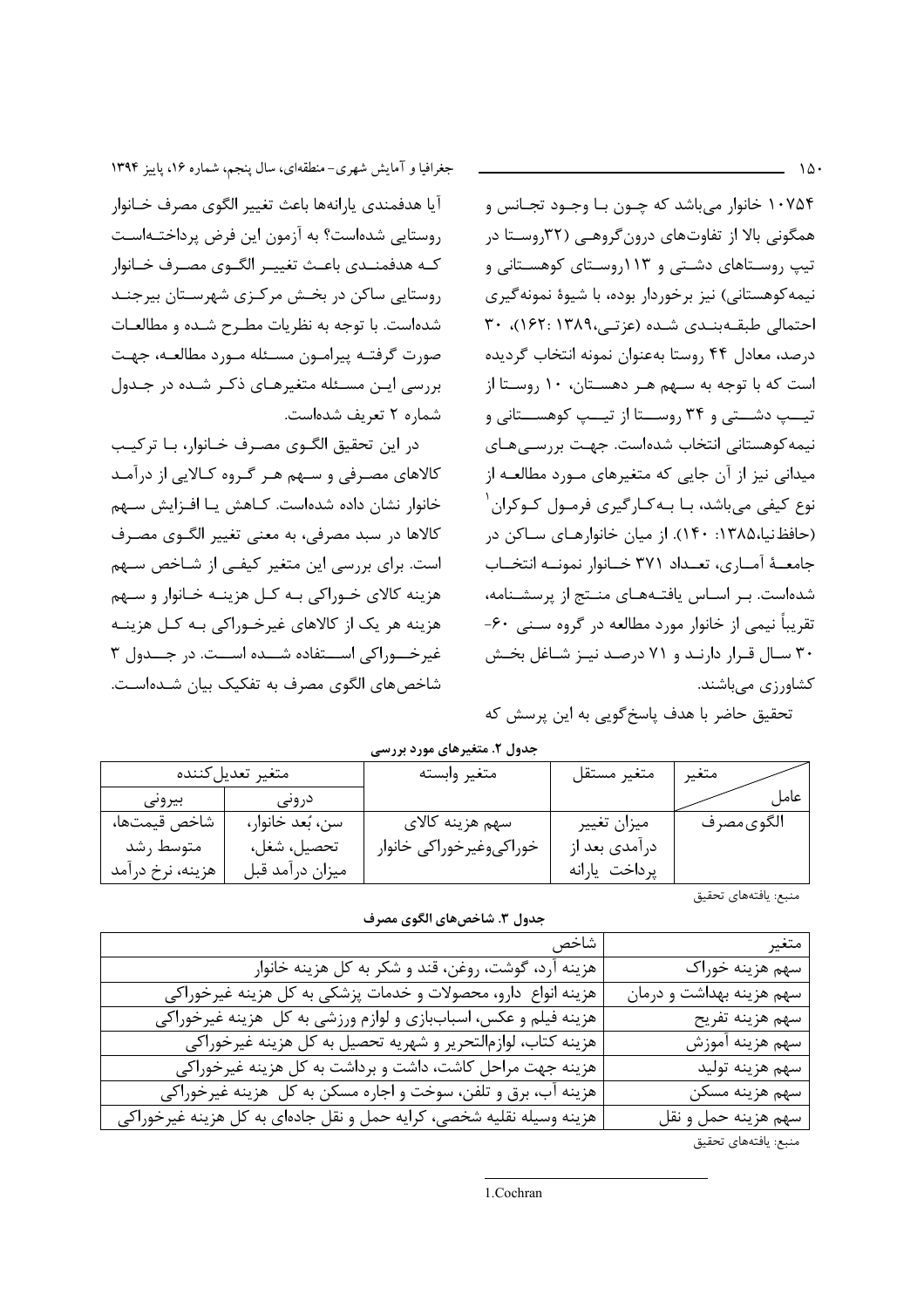$\Delta$ 

معرفي محدودة مورد مطالعه

شهرســتان بيرجنــد، در طــول شــرقي حــداقل ۵۷ درجه و ۵۶ دقیقه تا حداکثر ۵۹ درجـه و ۴۰ دقیقـه و عرض شمالي حداقل ٣١ درجه و ٢٠ دقيقه تا حـداكثر ۳۳ درجـه و ۳۱ دقیقـه گسـترده شـده اسـت. ایـن شهرستان با وسـعت ۲۰۰۳۳ کیلـومتر مربـع، در نیمـه غربی استان خراسان جنوبی قـرار گرفتـه و بـر اسـاس آخــرین تقســیمات کشــوری از دو بخــش خوســف<sup>۲</sup> و مرکزی، سه شهر و ۱۰ دهستان تشکیل شـده اسـت. بخش مرکزی مشتمل بر شهر بیرجند و ۶ دهستان القورات، باقران، شاخن، شاخنات، فشارود و كاهشنگ با ۲۷۵ آبادی دارای سکنه، ۱۱۶۶۶ خـانوار و۲۲۳۶۶ نفـر جمعیـت، در وسـعت ۳۹۵۹ کیلـومتر مربـع، ۱۸/۸۸ درصد مسـاحت شهرسـتان را دارا مـی باشـد (معاونـت برنامه یزی و نظارت راهبردی مرکز آمار ایران،۱۳۸۹). بررسی پیامدهای هدفمندسازی یارانهها در الگوی مصرف خانوار روستایی …. تحلیل یافتههای پژوهش بر اساس دو شیوهٔ آماری (رگرسیون چند متغیره و آزمون مقایسه میانگینها) و پویاشناسی سیستمی انجام شدهاست. در این تحقیق، وضعیت متغیرهای وابسته که در جدول شماره ۲ ذکر شدهاند، در سه گروه درآمدی (که بر اساس تعداد افراد خانوار و میزان دریافت ماهانه یارانه نقدی بهدست آمدهاست)، مطالعه و سپس با رویکردی سیستمی و با لحاظ نرخ تورم و متوسط رشد قیمتها<sup>\</sup>، تغییرات پیشآمده بررسی و رابطه ۱ بهدست آمدهاست.  $P=(Csh/r_i)\times (Ac/Pi)$ : ابطه ۱:  $r_i$ نرخ رشد درآمد:  $Pi$  :شاخص قيمتها متوسط <sub>ر</sub>شد هزينهها: Ac سهم هزينه هر گروه كالايي:Csh الگوی مصرف: p



شكل۱. محدوده مورد مطالعه منبع: گروه GIS معاونت برنامهریزی استانداری خراسان جنوبی،۱۳۹۱

٢. بر اساس آخرین تقسیمات سیاسے صورت گرفتـه در سـال ١٣٩٠، بخش خوسف از شهرستان بيرجند جدا شده است. ۱. نرخ تورم و متوسط رشـد قیمـتهـا بـرای خـانوار روسـتایی اسـتان خراسان جنوبي١٣٨٩، مركز آمار ايران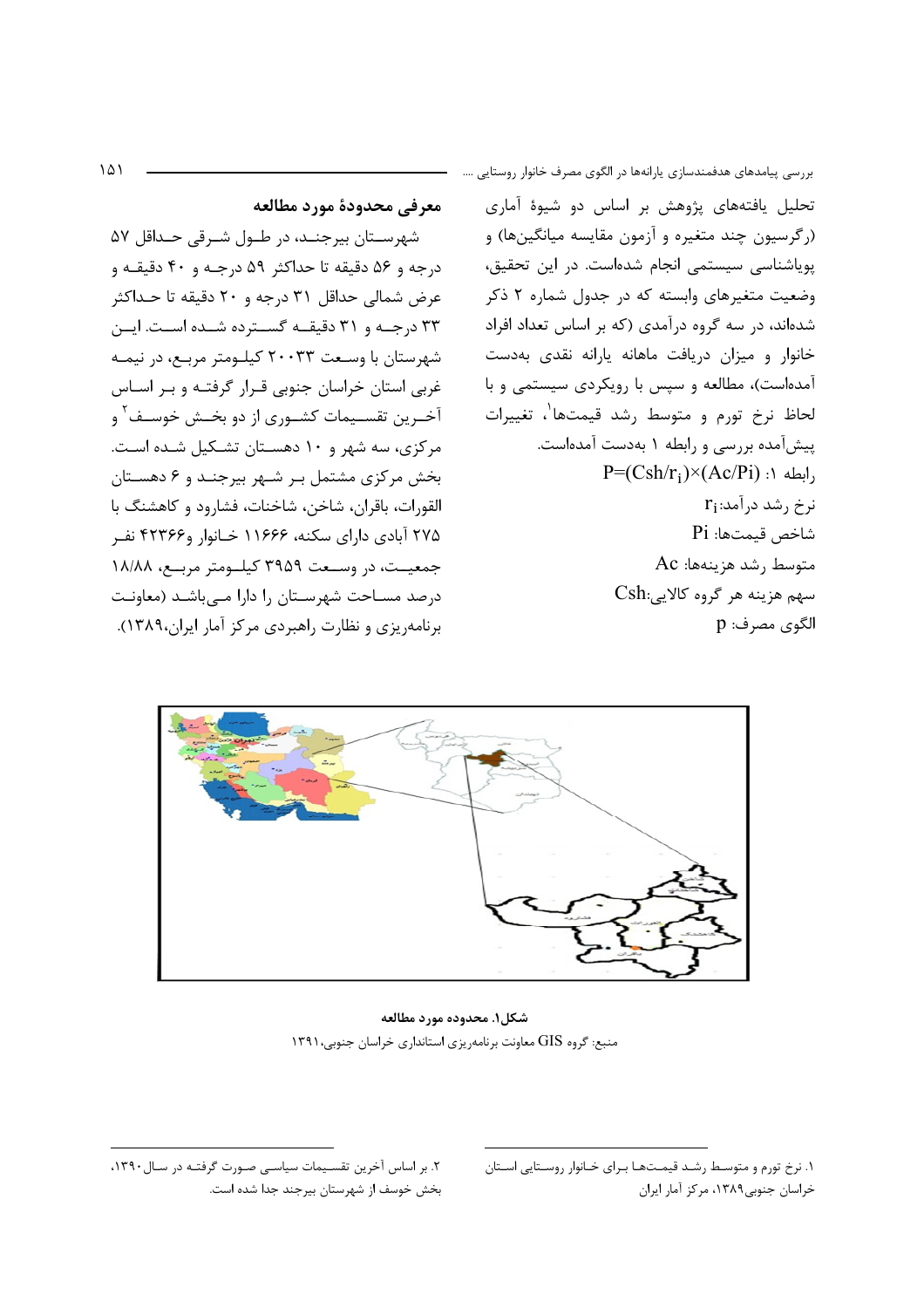يافتههاي تحقيق \*تغییرات هزینه در گروههای در آمدی بر اساس جدول شـماره ۴ تغییـرات هزینـه در سطح استان خراسان جنوبی حاکی از آن است که

جغرافیا و آمایش شهری-منطقهای، سال پنجم، شماره ۱۶، پاییز ۱۳۹۴ میزان متوسط هزینهٔ خانوار روستایی در سال ۸۹ نسبت به سال ۸۸ نزدیک بـه ۴۰ درصـد افـزایش داشته است.

| درصد تغييرات | ۱۳۸۹     | 1311                                                                                                                                | سال                                                 |
|--------------|----------|-------------------------------------------------------------------------------------------------------------------------------------|-----------------------------------------------------|
|              |          |                                                                                                                                     | هز ينه                                              |
| ۳۹/۶۱        | ۳۸۳۵۱۹۴۴ | <b>TYFF9QAF</b>                                                                                                                     |                                                     |
| ۴۹/۲۵        | 1833.921 | 17711797                                                                                                                            | خوراكي                                              |
| <b>٣١/٨٢</b> | ٢٠٠٢١٣٢٣ | 10111794                                                                                                                            | غيرخوراكي                                           |
|              |          | $\mathbf{v}$ and $\mathbf{v}$ and $\mathbf{v}$ and $\mathbf{v}$ and $\mathbf{v}$ and $\mathbf{v}$ and $\mathbf{v}$ and $\mathbf{v}$ | $\mathbf{1}$ $\mathbf{1}$ $\mathbf{1}$ $\mathbf{1}$ |

منبع: سالنامه آماری استان خراسان جنوبی، ۱۳۸۹

ایـن اسـت کـه در ۵۶ درصـد خانوارهـا تغییـرات هزينــه نســبت بــه قبــل از هدفمنــدى محســوس نبوده، با این حال ۴۴ درصد خانوارها هزینـههـای خود را کاهش دادهاند. آمـاره كـالموگراف<sup>\</sup> نيـز در سـطح معنـىدارى ۰/۰۵ گویای تفاوت معنـادار (۷/۰۲۳ =۰/۰۵:z هزينـــه خــانوار نمونـــه نســـبت بـــه قبـــل از $(p\le$ هدفمندی میباشد. یافتههای پرسشـنامه، دال بـر

| جدول۵: تغییرات هزینهٔ خانوار در گروههای مختلف در آمدی (درصد) |  |
|--------------------------------------------------------------|--|
|--------------------------------------------------------------|--|

| سهم غيرخوراكي |                          |               | سهم خوراکی                |                          |           | سهم هزينه                                |
|---------------|--------------------------|---------------|---------------------------|--------------------------|-----------|------------------------------------------|
| كاهش يافته    | بدون                     | افزايش        | كاهش                      | بدون                     | افزايش    |                                          |
|               | تغيير                    | يافته         | يافته                     | تغيير                    | يافته     |                                          |
|               |                          |               |                           |                          |           | میزان درآمد (هزار ریال)َ                 |
| $\bullet$     | $\Lambda \cdot / \Delta$ | 19/2          | $51/\Delta$               | $\Upsilon V/\mathcal{F}$ | ٩         | $9V - 1V9$                               |
| $Y/\Upsilon$  | $\lambda \Delta / f$     | $V/\tilde{v}$ | $\gamma \gamma / \lambda$ | Y5/F                     | ٨         | $1YY - Y\Delta Y$                        |
| $\bullet$     | $\cdots$                 | ٠             | 549                       | $\mathbf{y}$             | $\bullet$ | $Y\Delta\lambda\cdot -Y\gamma\cdot\cdot$ |

منبع: يافتههاي تحقيق

 $\overline{\phantom{a}}$  187

<sup>1.</sup> Kalmogorov - Smiranov Test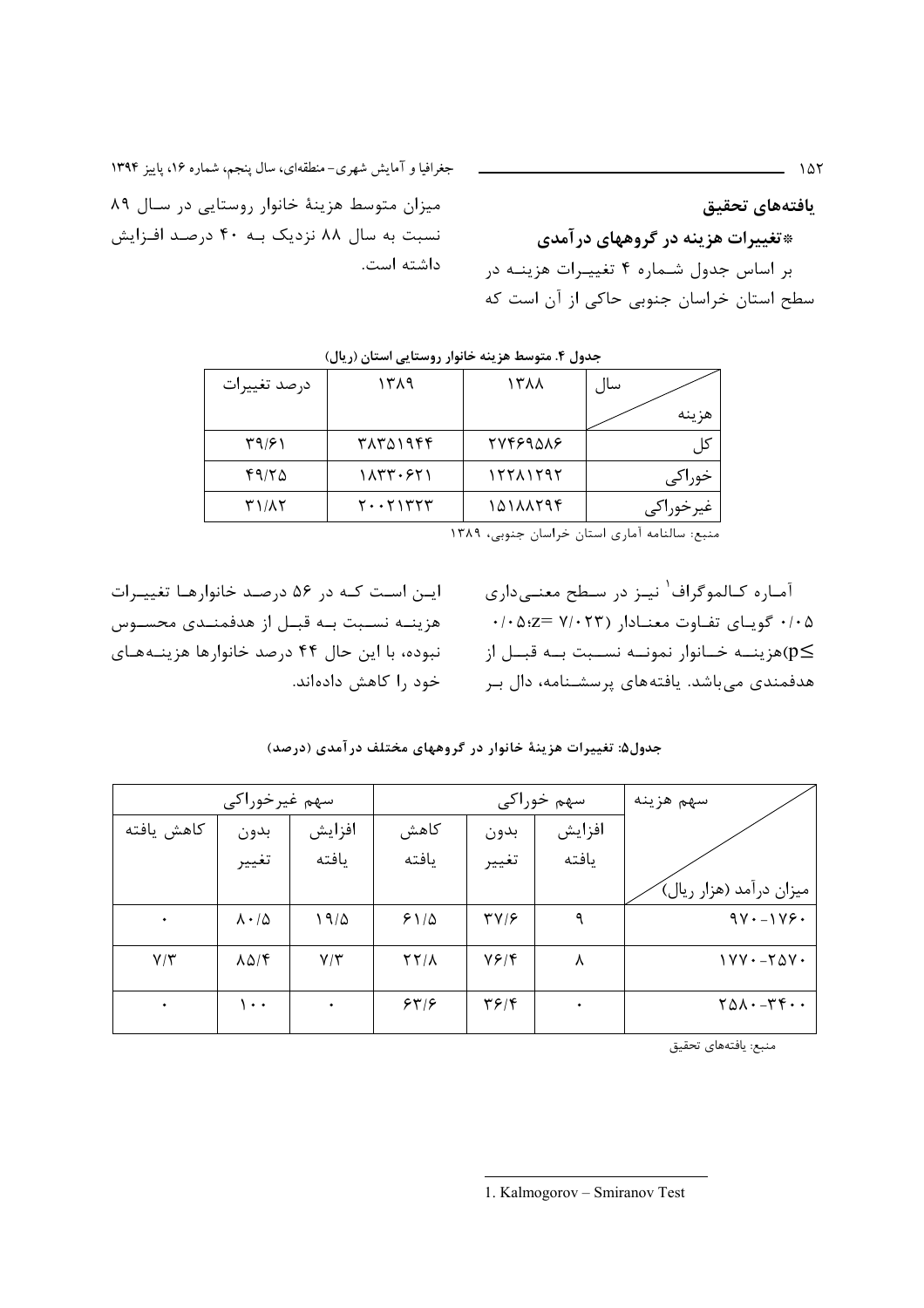افزایشی داشته و هزینه خوراکی نیـز گـرایش بـه كــاهش داشــته|ســت؛ لــذا مـــ تــوان گفــت در خانوارهای پُر درآمد تغییرات مصرفی از شدت كمترى برخوردار بودهاست.

همانگونه کـه در جـدول۵ دیـده مـیشـود، در خانوارهـــاي بـــا درآمـــد بـــالا، تغييـــرات هزينــــهٔ غیرخـــوراکی بســـیار نـــاچیز بـــودهاســت و در خانوارهای با درآمـد پـایین ایـن هزینـههـا رونـد



شکل۲: شرح آزمون میانگین هزینه در گروههای در آمدی منبع: يافتههاي تحقيق

درآمد خانوار به خود اختصاص دادهاند و کمترین سـهم نیز مربوط به هزینه خوراکی میباشد.

\*تغییرات هزینه در گروههای کالایی

بر اساس نتایج ارائهشده در شکل ۳، تغییرات هزینه در گروه کـالای پوشـاک بیشـترین کـاهش را داشـته، بیشترین افزایش نیز در هزینههای مربوط بـه حمـل و نقل و تولید بودهاست. بر اسـاس نتـايج ارائـه شـده در شـكل ۲ در گـروه درآمدی پایین، هزینههای خـوراکی، کـاهش داشـته و بیشترین هزینه آنها در تولید و حمل و نقل بودهاست. در گروه درآمدی بالا، کاهش هزینهها چندان محسوس نیست (به غیر از کالای خوراکی کـه رونـد کاهشـی آن مشخص مي باشد)، اما هزينه مربوط به درمان، حمـل و نقل و تولید روند افزایشی داشتهاند. در مجموع می توان نتیجه گرفت هزینـههـای تولیـد بیشـترین سـهم را از



شکل۳: درصد تغییرات هزینه در گروه کالاهای مختلف منبع: يافتههاى تحقيق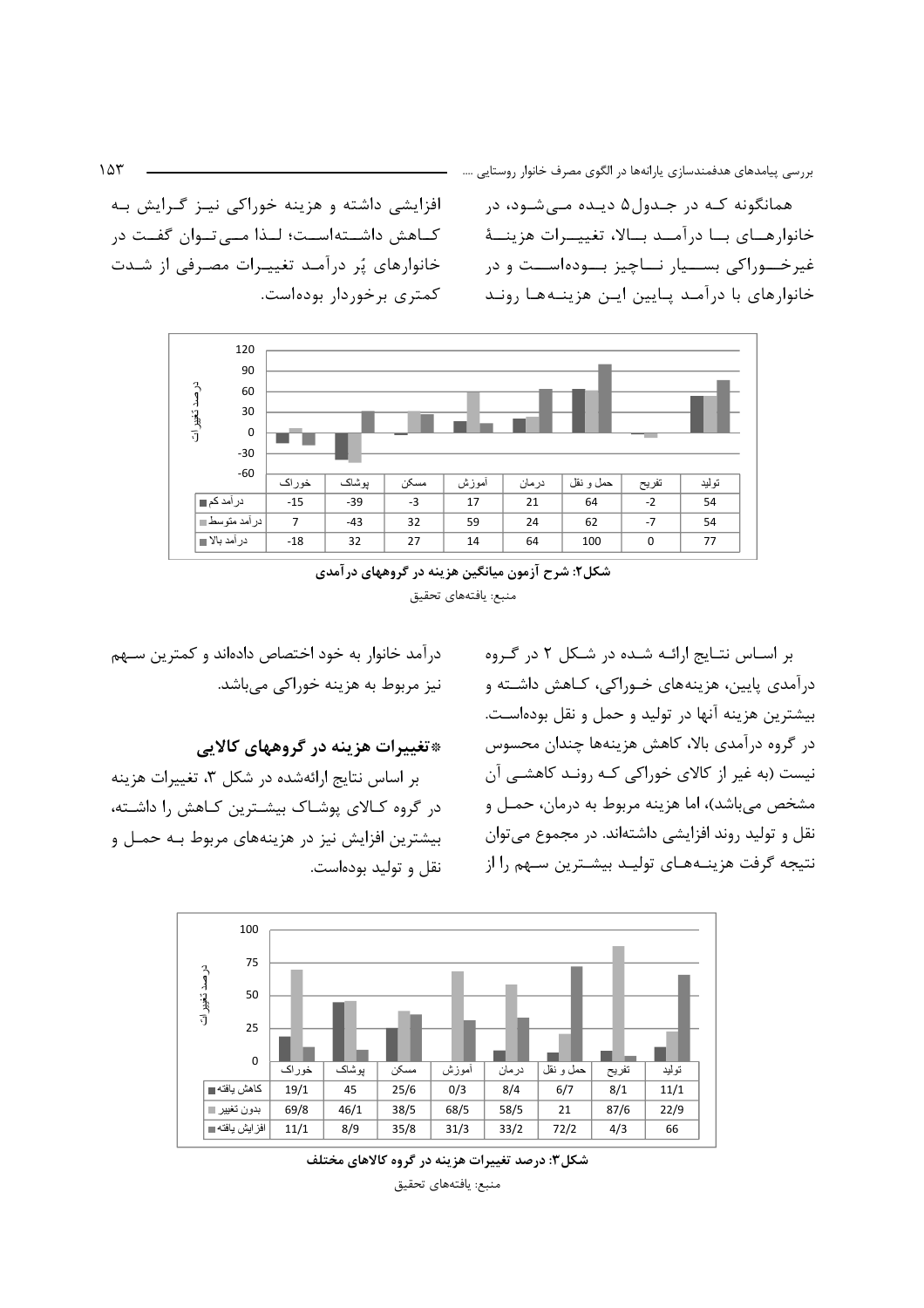(B=٠/٧٢،P $\leq$ ۰/۰۵) و شـاغل بخـش كشـاورزى (B=۰/۳۸،P≤۰/۰۵) بودهاند و نیـز بُعـد خـانوار  $(B = \cdot 75. P \leq \cdot 10. P \leq \cdot 10. P \leq \cdot 10. P \leq \cdot 10. P \leq \cdot 10. P \leq \cdot 10. P \leq \cdot 10. P \leq \cdot 10. P \leq \cdot 10. P \leq \cdot 10. P \leq \cdot 10. P \leq \cdot 10. P \leq \cdot 10. P \leq \cdot 10. P \leq \cdot 10. P \leq \cdot 10. P \leq \cdot 10. P \leq \cdot 10. P \leq \cdot 10. P \leq \cdot 10. P \leq \cdot 10. P$ هزینههای خوراکی افزایش یافتهاست. در گروه کالاهای خوراکی، بیشـترین هزینـه جهـت تهیه آرد و نان صرف شدهاست. علاوه بر این، بر اسـاس خروجي رگرسيون، برازش ميزان هزينــهٔ خــوراكي در متغیرهای خانوار (جدول ۵)، در خانوارهایی  $B = \cdot (B = \cdot \cdot \cdot P \leq \cdot \cdot \cdot \cdot P$ كه تحصيلات بـالاتر (١٠٤--8)، فعـال

| سطحمعنىدارى                | آزمون | انحرافمعيار                  | ضريب رگرسيون            | آماره       |
|----------------------------|-------|------------------------------|-------------------------|-------------|
|                            |       |                              | $(B)$ غیراستاندار د     | متغير       |
| $\cdot$ / $\cdot$ $\cdot$  | f/99  | $\cdot/\cdot \wedge$         | $\cdot$ /۴۱             | تحصيل       |
| $\cdot$ / $\cdot$ $\cdot$  | ۲/۳۶  | $\cdot/\tau$ .               | $\cdot$ / $\vee$ $\vee$ | فعاليت      |
| $\cdot$ / $\cdot$ $\Delta$ | ۱۱۸۶  | $\cdot$ /٢ $\cdot$           | $\cdot$ /٣٨             | شغل         |
| $\cdot$ / $\cdot$ $\cdot$  | 8/79  | $\cdot$ / $\cdot$ $\epsilon$ | .79                     | بُعد خانوار |

جدول۶: رگرسیون برازش میزان هزینهٔ خوراکی در مقابل ویژگی خانوار

منبع: يافتههاى تحقيق

متعلق به خودشان بوده است(۲/۲۲، P<۰/۰۵ =B)، هزینه کمتری برای مسـکن داشـتهانـد. بـا توجه به یافتههای تحقیق بیشترین هزینه مسـکن نيز صرف تأمين سوخت (نفت) شدهاست.

همچنین بر اساس رگرسیون هزینه مسـکن در متغیرهای خانوار(جدول۷)، خانوارهایی که قبل از هدفمنـــدى درآمـــد بـــالايي داشــــتهانـــد (B=۰/۹۱، $P \leq \cdot$ ۰/۵)، بیشتر روی مسکن هزینـه کے دہ انید، ولیے خانوارهیایی کیه خانیه مسیکونی

| سطحمعنىدارى         | ازمون T     | انحرافمعيار          | ضريب رگرسيون    | آمار ه         |
|---------------------|-------------|----------------------|-----------------|----------------|
|                     |             |                      | غیراستاندارد(B) | متغير          |
| $\cdot$ / $\cdot$ ) | 7/51        | $\cdot$ /۲ $\cdot$ ) | ۰/۵۲            | سن             |
| $\cdot \cdot \cdot$ | <b>T/11</b> | $\cdot$ /۲۳۹         | $\cdot$ /9)     | در آمد قبل     |
| $\cdot \cdot \cdot$ | $-V/11$     | ۰/۳۲۲                | $-Y/55$         | نحوه تصرف مسكن |

جدول ۷: رگرسیون برازش میزان هزینه مسکن در متغیرهای خانوار

منبع: يافتهها تحقيق

(B= ۰/۲۸۱،P ≤۰/۰۵) و نیز خانوارهایی که قبل از هدفمنـــدى درآمـــد كمـــى داشـــتهانـــد (B= -٠/٢٠۵،P $\leq$ ۰/۲۰۵)، بیشتر روی بهداشت و درمان هزینه کردهاند.

همــانطــور کــه در جــدول۸ آمــدهاســت، خانوارهایی که جوان تر هستند(۲۰۵-۰/۳۲،P)۰- $B = \cdot / \cdot P \leq \cdot / \cdot \omega$ ، تحصیلات بالاتر دارند $\Delta P = \cdot / \cdot P$ و شـــاغل بخـــش كشـــاورزى مــــى باشــــند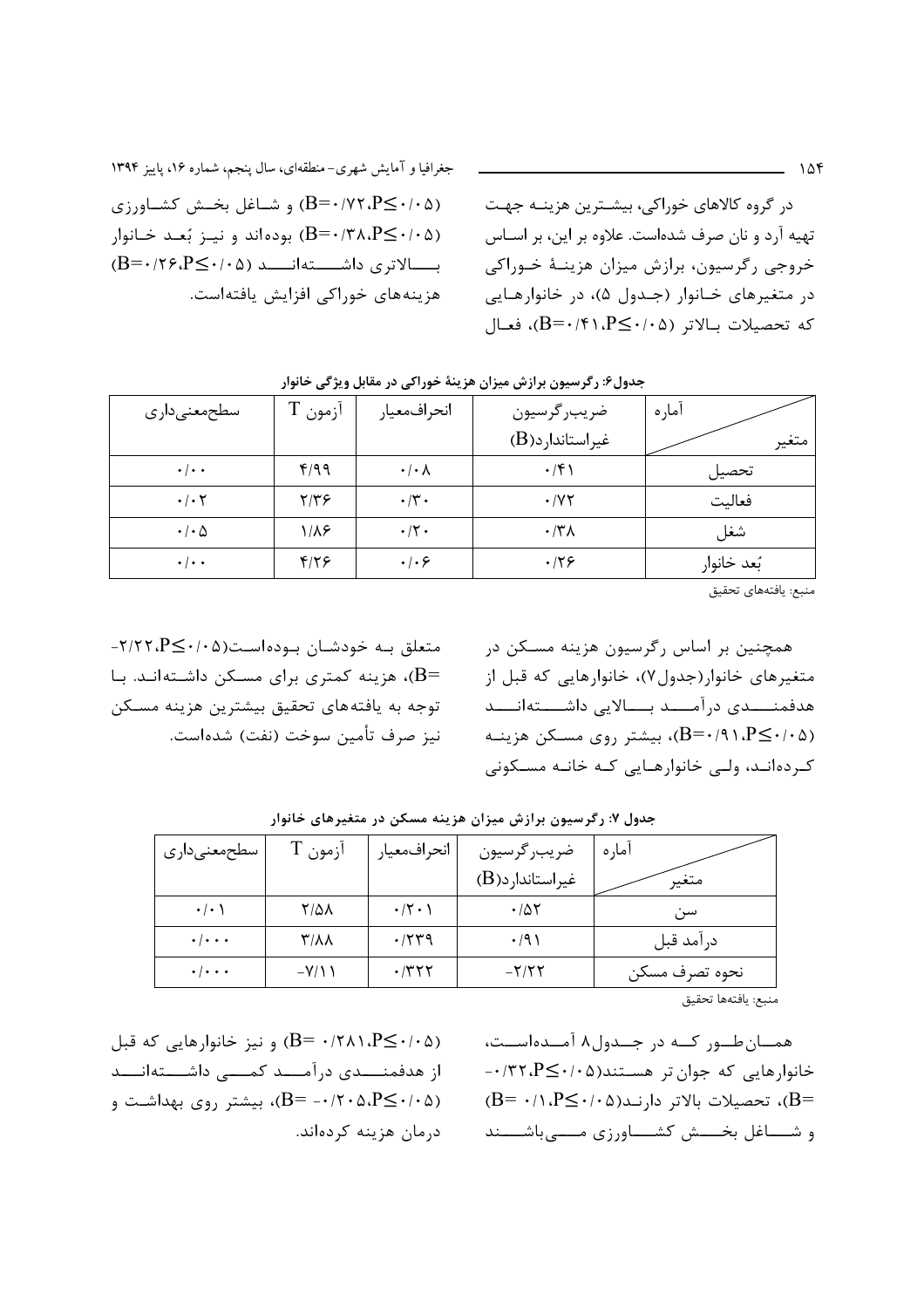| سطحمعنىدارى                | ازمون 1          | انحرافمعيار                    | ضريب رگرسيون             | امار ہ    |
|----------------------------|------------------|--------------------------------|--------------------------|-----------|
|                            |                  |                                | غیراستاندار د(B)         | متغير     |
| $\cdot$ / $\cdot$ $\Delta$ | 8/10             | $\cdot/\cdot \tau \Delta$      | $\cdot/\cdot$            | تحصيل     |
| $\cdot$ / $\cdot$ \        | ۳/۴۸             | $\cdot/\cdot$ $\wedge$ \       | $\cdot$ /۲۸۱             | شغل       |
| $\cdot \cdot \cdot$        | $-\Delta$ /۲۷    | $\cdot \cdot \cdot$            | $- \cdot 77$             | سن        |
| $\cdot/\cdot$ \ \ \ \      | $-\nabla/\Delta$ | $\cdot$ / $\cdot$ / $\uparrow$ | $- \cdot 7 \cdot \Delta$ | درآمد قبل |

جدول۸: رگرسیون برازش میزان هزینه بهداشت و درمان در متغیرهای خانوار

منبع: يافتهها تحقيق

غیر کشــاورزی(۱۰۵-۶۶، ۱۵۶۶)۰- =B) بـودهانــد، هزینه حمل و نقل بیشتری داشتهاند. بنا بر خروجي رگرسيون(جدول۹) خانوارهـايي که درآمد قبل بالایی داشتهانـد(۱۰۵-۱۶۱۶،P≤۰/۰ ، فعال (۲۰۵–۹۲،۲۵۲،P $\leq$ ۰/۵۲،P)و شاغل بخـش

| سطحمعنىدارى               | ازمون                    | انحرافمعيار               | ضريب رگرسيون        | اما, ہ     |
|---------------------------|--------------------------|---------------------------|---------------------|------------|
|                           |                          |                           | $(B)$ غیراستاندار د | متغير      |
| $\cdot$   $\cdot$ \       | $-\mathbf{r}/\mathbf{r}$ | .199                      | $-1\Delta$ ۶۶       | شغل        |
| $\cdot \cdot \cdot$       | 410                      | $\cdot$ /۳ $\cdot$ $\vee$ | ۱٬۵۲                | فعالىت     |
| $\cdot$ / $\cdot$ $\cdot$ | f/Yf                     | $\cdot$ /۱۴۵              | .1919               | در آمد قبل |

جدول ۹: رگرسیون برازش میزان هزینه حمل و نقل در متغیرهای خانوار

منبع: يافتهها تحقيق

بـا بررســی رگرســیون بـرازش هزینــه تولیــد (جدول شماره ۱۰) مشخص شده کـه خانوارهـای  $B=1/FY.P\leq r\cdot P$ کشاورزی (۱۰۵–B) که بعــد خــانوار بــــالاتر داشــــتهانــــد (۵۰/۰۵-B=۰/۱۲۷،P) و همچنــین درآمــد قبلــی آنهــا بــالا بــودهاســت (B=۰/۸۶۴،P≤۰/۰۵)، میــــزان بیشــــتری از درآمدشان را صرف تولید می کنند و این حـاکی از آن است کـه خانوارهـایی درآمـد خـود را صـرف تولیـد کـردهانـد کـه وضـعیت اقتصـادی مطلـوبی

داشته اند و بعـد از هدفمنـدی نیـز بـا توجـه بـه دائمی بودن تغییرات درآمدی، انگیزه مصرفی آنها ب ويژه در بخــش غيرخــوراكي و توليــد افــزايش داشتهاست. با این وجود یافتهها بیانگر این مطلب می باشد که میزان تمایـل خـانوار روسـتایی بـرای تولیـد، اشـتغال;ایـی و خریـد کـالای سـرمایهای بسیار پایین می باشـد(٧٠درصـد خانوارهـا تمایـل خیلی کمی به سرمایه گذاری جهت تولیـد نشـان دادەاند).

| سطحمعنىدارى               | ازمون              | انحرافمعيار                  | ضريب رگرسيون                 | اما، ہ     |
|---------------------------|--------------------|------------------------------|------------------------------|------------|
|                           |                    |                              | غيراستاندا <sub>ر</sub> د(B) | متغير      |
| $\cdot$ / $\cdot$ $\cdot$ | Y/YY               | $\cdot$ / $\cdot$ $\Delta$ ۶ | $\cdot$ /۱۲۷                 | بعد خانوار |
| $\cdot \cdot \cdot$       | $\Delta/\Lambda$ ۴ | .797                         | ۰/۸۶۴                        | در آمد قبل |
| $\cdot \cdot \cdot$       |                    | ۱۶۵،                         | 157                          | شغر        |

جدول ۱۰: رگرسیون برازش میزان هزینه تولید در متغیرهای خانوار

منبع: يافتههاي تحقيق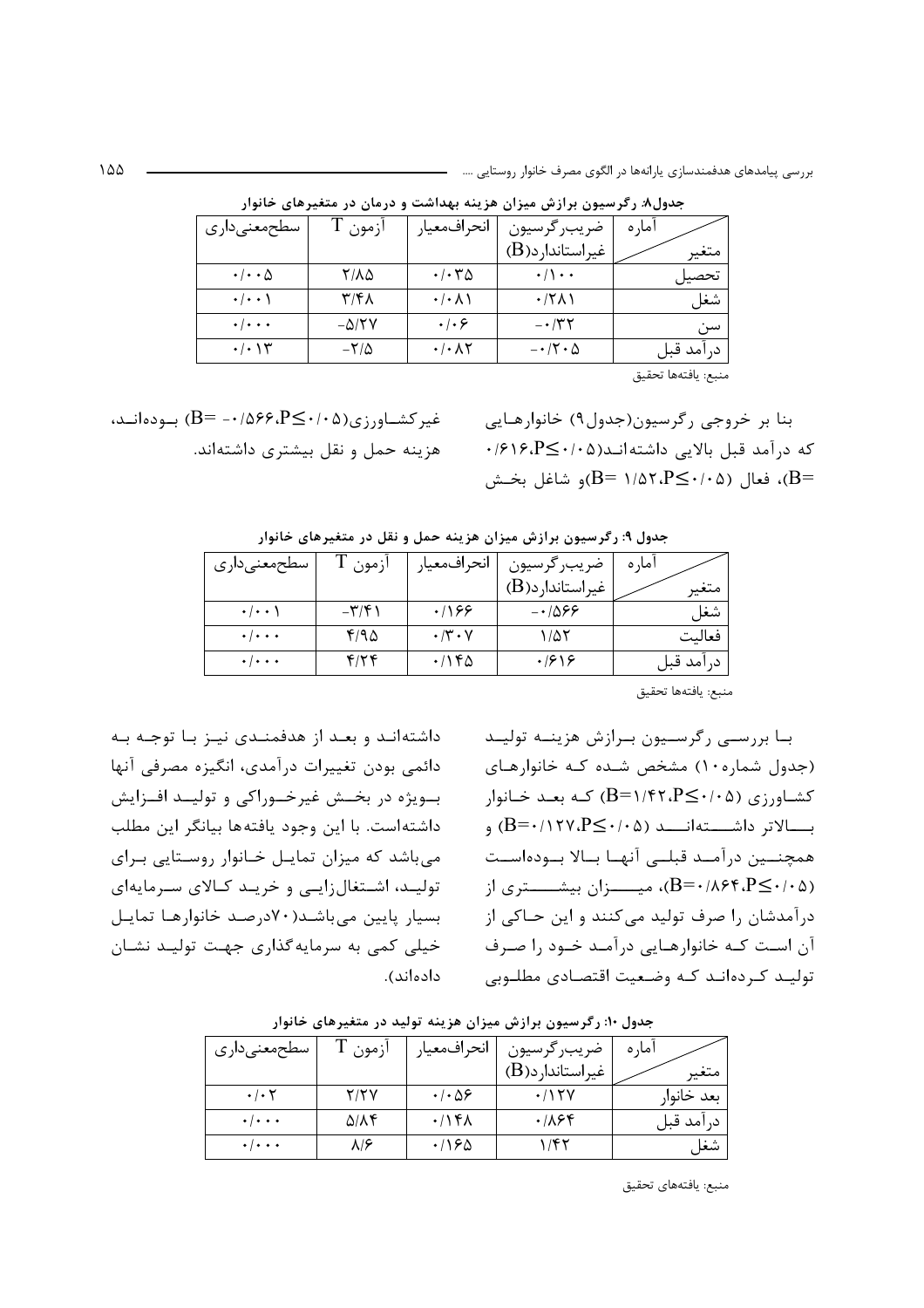$\Delta$ 

جغرافیا و آمایش شهری-منطقهای، سال پنجم، شماره ۱۶، پاییز ۱۳۹۴

\* عوامل بيروني اثر گذار بر الگوي مصرف نتــایج حاصــل از بررســی پویاشناســی سیســتمی (شکل۴) حـاکی از آن اسـت کـه در خانوارهـایی کـه تغییرات درآمدی آنها پایین بوده (۱۷۷۰- ۹۷۰۰ هـزار ریال دریافت داشته انـد)، هزینـه خـوراک و یوشـاک كاهش داشته و هزینههای مربوط بـه حمـل و نقـل و تولید بیشتر از ۵۰درصد افزایش یافتهاند،اما در مصـرف سایر کالاها تغییر قابل توجهی ایجاد نشدهاست. بنــا بــر یافتههای تحقیق ایـن خانوارهـا اکثـرا در گـروه سـنی بالای ۶۰ سال قرار داشتند و از تحصیلات زیردیپلم برخوردار بودند و درآمد قبل آنها نیز بـه نسـبت پـایین بوده است (۶۰درصد نمونه مورد مطالعه). خانوارهـایی که در گروه با درآمد متوسط (۲۵۷۰- ۱۷۸۰ هـزار ریال) قرار داشتهاند، سهم بیشتری از درآمد خود را بـه آموزش و تولید اختصاص دادهاند. این گـروه شـامل بـر خانوارهایی می باشـد کـه در رده سـنی میانسـال قـرار داشته و بعد خانوار بالایی دارند (۵-۴ نفـری) و بیشـتر از ۹۰ درصد آنها شاغل بخشهای کشاورزی و کارگری مے باشند.

لـذا افـزايش هزينــه توليــد خــانوار در بخــش کشاورزی(۶۰درصد سهم هزینه آمادهسازی زمین شده است)به این علت می باشد که بخش عمـدهای از خانوار نمونه شاغل بخش کشاورزی مےباشند. در واقع افـزايش هزينــه توليــد بــه نــوعى، هزينــه تحمیلی گفته میشود،که با در نظر داشتن این مسئله که هنوز در سال های ابتدای اجـرای طـرح تحول اقتصادی که هدفمندسازی نیز جزئـی از آن است، می باشیم و نیز با توجه به نظریات مطرح شده که در مراحل اولیه توسعه اقتصادی بواسطه سرمایه گذاری در پروژههای زیربنایی و دیربازده و تأمين مالي اين پروژههـا، نـابرابريهـا و افـزايش قیمتها رخ میدهد، انعکاسی از مراحل توسعه می باشد که قدر مسلم اثرات آن بر اقتصاد خـانوار روستایی با توجه به ضعفها و نابسامانی هایی کـه دارد محسوس تر خواهد بود.



#### شکل۴: الگوی مصرف خانوار در گروههای مختلف در آمدی منبع: يافتههاى تحقيق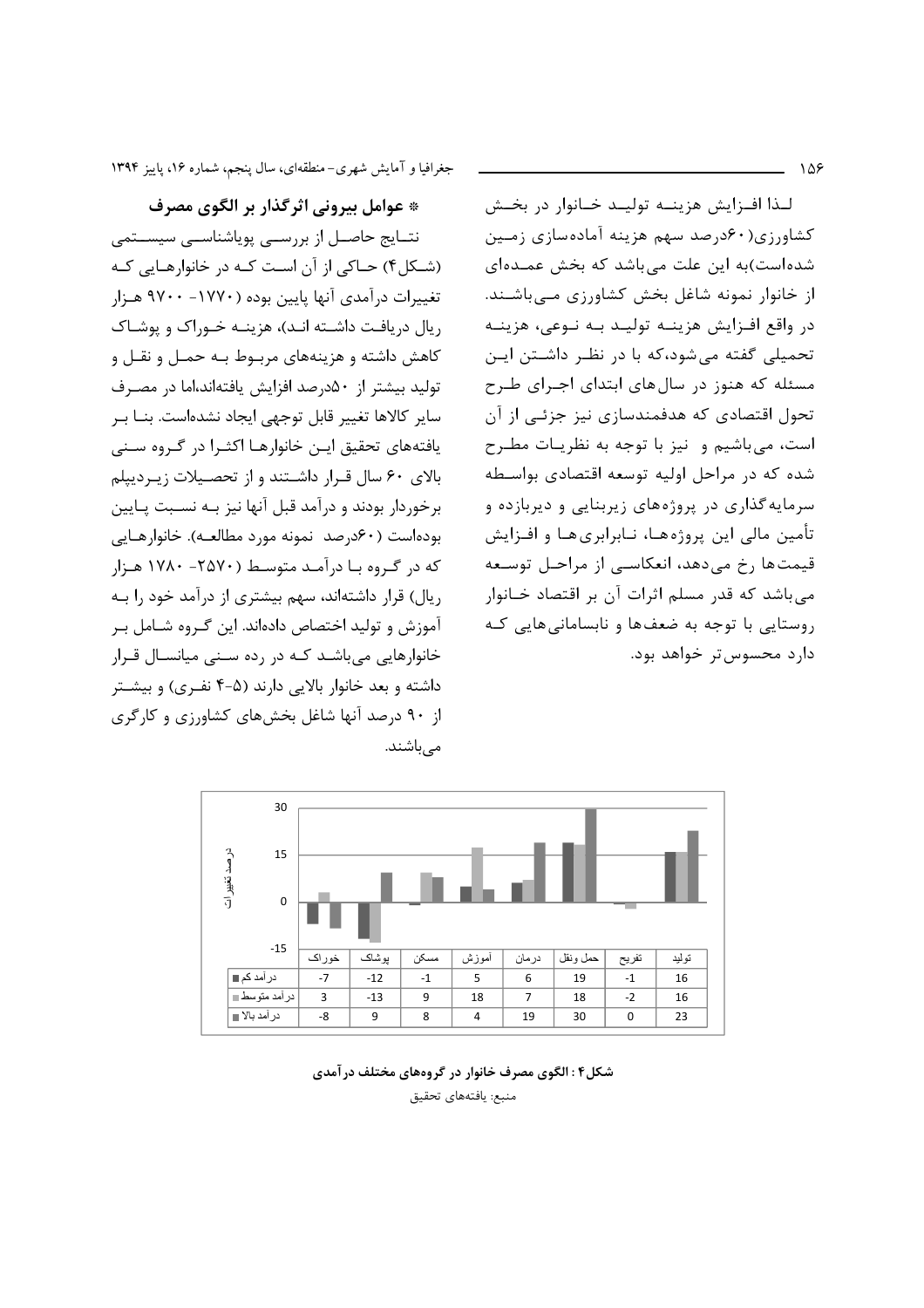اما در خانوارهایی کـه درآمـد آنهـا تغییـرات قابـل توجهی یافته ( ۳۴۰۰-۲۵۸۰ هزار ریال)، سهم هزینـه حمـل و نقـل، توليـد و درمـان افـزايش يافتـه و سـاير هزينهها تغييرات محسوسي نداشـتهاسـت. خانوارهـايي که در این گروه قرار دارند (تنها ۵ درصد خـانوار نمونـه را شامل مےشوند)، درآمد قبلے آنهـا بسـيار پـايين بودهاست و عمدتا كشاورز و سطح تحصيلات يايين داشتهاند.

### بحث و نتيجه گيري

در این پژوهش با استفاده از دادههای جمعآوری شده از طریق پرسشنامه در بخـش مرکـزی شهرسـتان بیرجنـد و انجـام تحلیــلهــای آمــاری و پویاشناســی سیستمی به بررسی اثرات هدفمندی پارانهها بر الگـوی مصرف خانوار روستايي پرداخته شدهاست.

نتايج اين تحقيــق نشــان مــيcهــد كــه در صــورت افزایش قیمت با نـرخ پـایین تـر از تغییـرات درآمـدی، سطح هزینههای خانوار کـاهش پیـدا مـی کنـد. امـا در صورت افزایش نرخ تورم بـرای مصـارف بررسـی شـده، هزینههای خانوار افزایش خواهد یافت. تغییر در سطح هزینه، چه به صورت کاهش و چه به صـورت افـزایش، باعث تغییر در الگوی مصرف خواهد شد کـه بـه دلیـل اینکه زمان کوتاهی از اجرای طرح گذشته است امکـان بررسی دقیق تغییرات الگوی مصرف میسـر نیسـت. بـا بررسی میانگین هزینهها در گروههای درآمدی مشخص شد که هزینههای تولید در هر سه گروه درآمـدی افـزایش داشـتهاسـت و سـهم کـالای خوراکی نیز در گروه با درآمد پایین و گروه با درآمد بالا كاهش يافتهاست.

در مجموع با تغییـرات درآمـدی خـانوار و بـا لحاظ نرخ تورم و متوسط رشد هزينهها ميى توان اذعـان داشـت كـه هدفمنـدى در كوتـاهمـدت نتوانسته اقتصاد خانوار را به میزان قابل توجهی

بهبود بخشد. سهم هزینه کالای خـوراکی کـاهش یافتـه و هزینـههـای تولیـد بیشـترین سـهم را از درآمـد خـانوار بـه خـود اختصـاص دادهاسـت. تغییرات سایر هزینهها محسوس نمی باشد و نسبت به قبل تفاوت معنى دارى نداشته است.

همـان5گونــه كــه روســتو<sup>۱</sup> و كــوزنتس<sup>٢</sup> بيــان داشتهاند، در سالهای آغـازین توسـعه، بیشـترین هزینـههـا صـرف پـروژههـای زیربنـایی و تولیـد می گـردد و سـطح درآمـد افـزايش قابـل تـوجهي نمسي يابسد(متوسسلي،١٣٨۴: ٢٢-٢٠ ويسايلي يـزدى،١٣٨٧: ٨٨) و لـذا خـانوار روسـتايي سـهم بیشتری از هزینه را به تولید اختصاص می دهند و این باعث کاهش مصرف در سایر بخشهـا خواهـد شد. با این حال از آن جایی کـه طـرح هدفمنـدی یارانهها، اهداف درازمدت را دنبال مے کند، به نظر مي,رسد حادث شدن شـرايط حـال، طيفـي از مراحلی است که در جهت توسعه اقتصادی باید سیری شود.

بسرای ملمسوس شسدن اثسرات مطلسوب در کوتاه مـدت، پیشـنهاد مـی شـودکه الگـوی مصـرف خانوار روستایی بررسی و بر اساس سهم هزینــهای کــه خانوار برای گروههای کالایی اختصاص میدهد، , وش های هدفمندی اصلاح گردد. همچنـین در بخـش کشاورزی با توجه بـه کمبـود منـابع آب و خـاک بایـد مزیت نسبی تولیدات کشاورزی را شناسایی و در جهت كاهش هزينه توليد، تسهيلاتي در اختيـار كشـاورزان قـرار داده شـود. عـلاوه بـر ايـن بـا سـرمايهگـذارى در بخش هـاي توليـدي و تقويـت اقتصـاد رقـابتي، قيمـت کالاهای ضروری ثابت نگه داشــته شــود. تــا عــلاوه بــر افزايش قدرت خريد خـانوار، سـطح رضـايتمندى آنهـا (بهویژه خانوار کمدرآمد) از مصرف کالاهای خـوراکی و

<sup>1.</sup>W.W.Rostow

<sup>2</sup> Kuzents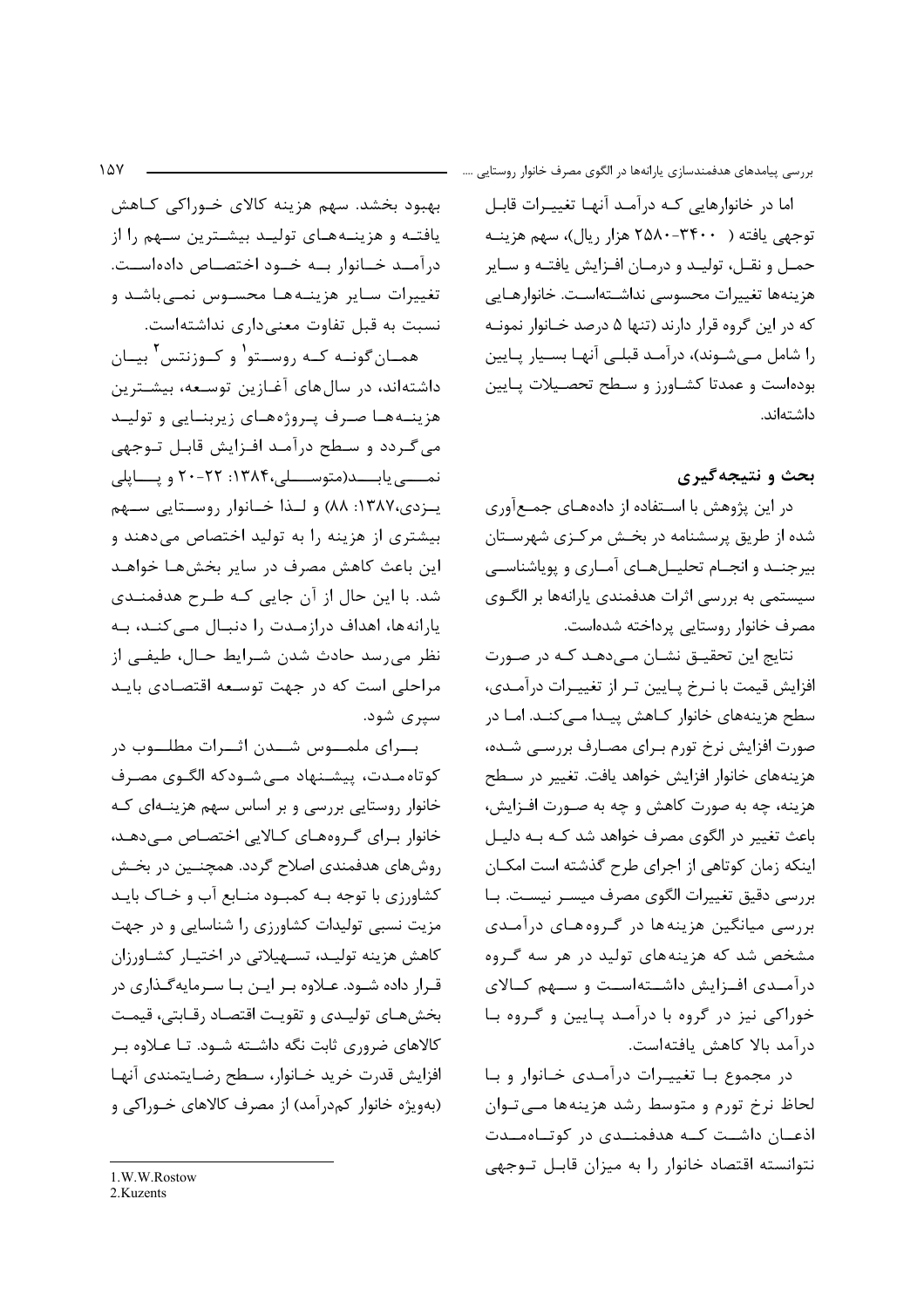غیرخوراکی افزایش یابد و زمینه دستیابی به اهـداف طرح هدفمندی پارانهها فراهم گردد.

#### منابع

- استخر،محمد، زیبایی،منصور و طراز کار، محمدحسـن ( ۱۳۸۸). ارزيابي تأثير يارانهي بيمـه صـادراتي بـر صـادرات محصـولات كشاورزي"، تهران:اقتصاد كشاورزي، جلد٣، شماره٢٠٢.
- احمدونـد،علی محمـد وعرب،امیرمسـعود(۱۳۸۸). کـاربرد روش شناسی پویایی سیستم درپلیس، دوماهنامـه توسـعه انسـانی يليس،سال هشتم، شماره ٢٥
- بانک مرکزی جمهوری اسلامی ایران(۱۳۸۸). خلاصه تحولات اقتصادی کشور ۱۳۸۸، اداره بررسیهای اقتصادی، تهران: بانک مرکزی جمهوری اسلامی ایران.
- بخشوده، محمـد (١٣٩٠). تعيـين ذينفعـان برنامـه ي پرداخـت نقدی پس از هدفمندی یارانـه هـا در منـاطق شـهری ایـران، مدیریت شهری، ویژه نامه شماره ی بهار و تابستان ۱۳۹۰.
- پاپلی یزدی،محمـد حسـین و امیـر ابراهیمی،محمـد (۱۳۸۷). نظريههاي توسعه روستايي،تهران: انتشارات سمت،چاپ چهارم.
- پرمه،زورار (۱۳۸۴). آثار سیاست های اقتصادی بر رفاه خـانوار"، تهران: موسسه مطالعات و پژوهش های بازرگانی، چاپ اول.
- جبل عاملي،فرخنده وگودرزي فراهاني (١٣٩٢). تأثيرهدفمنـدي یارانـه برمیـزان تقاضـای آب مصـرفی شـهری درقم،فصـلنامه مدلسازی اقتصادی،سال هفتم شماره ٢٢،تابستان ١٣٩٢.
- جلاليان،حميد وهاشمي،صديقه ويعقوبي،جعفر (١٣٩٢): بررسي اثرات كوتاه مدت اجراي طرح هدفمندسازي يارانهها بروضعيت كشـاورزي روسـتاييان شهرسـتان نـي٫يـز (مطالعـه مـوردي : دهستان آباده طشک)، فصلنامه برنامهريـزي منطقـهاي، سـال سوم، شماره ١٠، تابستان ١٣٩٢.
- جمعه پور،محمود (۱۳۸۵). نگرش سیستمی بـه روســتا وتوســعه روستایی، فصلنامه روستا و توسعه، سال هشتم، شماره ۱۰
- حافظ نیا، محمد رضا (۱۳۸۵). مقدمهای بر روش تحقیق در علوم انسانی، چاپ دوازدهم، تهران: انتشارات سمت.
- حسـني، شـهناز (١٣٨٩). وزارت بازرگـاني و هدفمنـد كـردن يارانهها، تهران: وزارت بازرگاني، روابط عمومي وزارت بازرگاني، چاپ اول.

جغرافیا و آمایش شهری-منطقهای، سال پنجم، شماره ۱۶، پاییز ۱۳۹۴

- دادگر، يدالله؛ نظري، روح الله (١٣٩٠). تحليـل رفـاهي سياسـت های یارانه ها در اقتصاد ایران، فصلنامه رفاه اجتمـاعی، سـال یازدهم، شماره ی ۴۲.
- دینیتر کمانی، علی (۱۳۸۹). هدفمندسازی پارانههـا: هـدفهـا و چالشها، ماهنامه سیاسی- اقتصادی ،شماره۲۸۲-۲۸۱.
- رازینی،ابراهیم علی،صبوری دیلمی،محمـدحسـن(۱۳۸۸): بررسـی اثرات اجرای طرح هدفمندسازی یارانهها در مصرف بنـزین در ايران، فصلنامهمدلسازياقتصادي،سال سوم،شماره١٥٢-١٢٣.
- رحماني، تيمور (١٣٨۶). اقتصاد كلان، تهران: انتشارات بـرادران، چاپ نهم.
- رنجبر، همايون؛ كبيريان، مهري (١٣٩٠). تأثير هدفمندي يارانـه ها بر ثبات ساختاري ضرايب الگوي تقاضاي مصرف كننـدگان، فصلنامه اقتصاد کاربردی، سـال دوم، شـماره ی چهـارم، بهـار  $.149.$
- سازمان جهاد كشاورزي استان خراسان جنوبي (١٣٨٩). معرفي اجمالي بخش كشاورزى استان خراسان جنوبي، معاونت برنامهریزی و امور اقتصادی، اداره آمـار و فنـاوری اطلاعـات و تجهيز شبكه.
- سازمان جهاد کشاورزی استان خراسان جنوبی (۱۳۹۱ ). عملکرد سال ۱۳۹۰ سازمان جهاد کشاورزی استان خراسان جنوبی، معاونت برنامـهريـزي و امـور اقتصـادي، اداره أمـار و فنـاوري اطلاعات و تجهیز شبکه.
- شفيعي، افسـانه؛ عربـاني، بهـاره؛ كرشاسـبي، عليرضـا (١٣٨٧). هدفمندی یارانهها بررسی مفهـوم و تجربـه کشـورها، تهـران: وزارت بازرگانی:دفتر مطالعات اقتصادی معاونت برنامهريـزى و امور اقتصاد.
- شرفي، حجتاله؛ يغفـوري، حسـين؛ جعفـري، مرضـيه؛ گردانـي، هلاکــو (۱۳۹۲). تحليــل تــأثيرات هدفمنــدي يارانــه انــرژي بروضعیت حمل ونقل عمومی در نواحی شهری مطالعه موردی :كلانشهر شيراز، فصلنامه جغرافيايي چشم انداززاگرس،دوره ۵ شماره١٨،زمستان١٣٩٢.
- طاهري، فرزانه؛ موسوي، نعمتالله؛ رضـايي، محمدرضـا (١٣٨٩). اثر حذف یارانه انرژی بر هزینههای تولیـد کلـزا در شهرسـتان مرودشت، مجله تحقيقات اقتصاد كشاورزى، جلد٢،شماره٣.

 $\lambda$